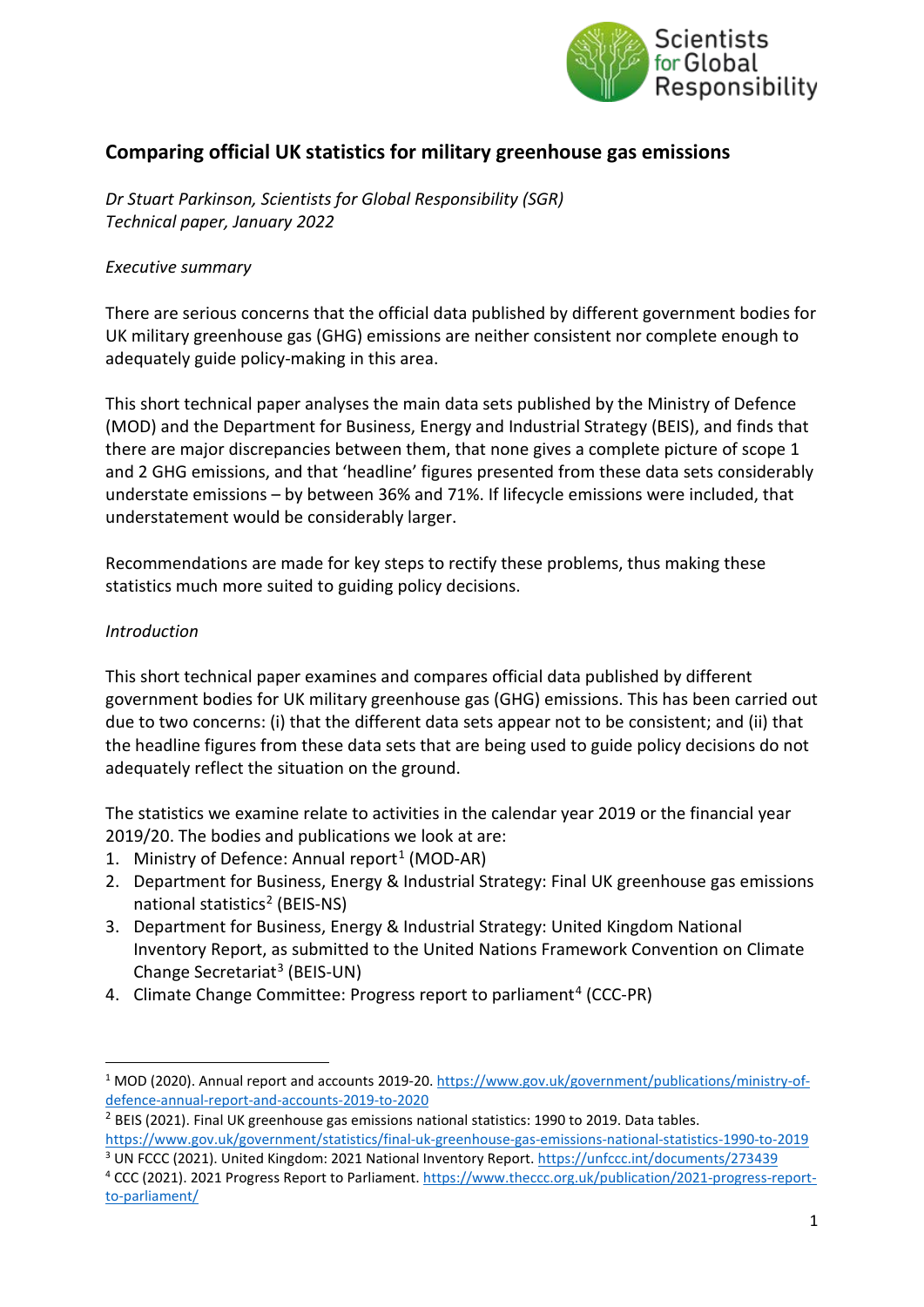### *Published military GHG emissions data*

Tables 1 to 3 set out UK military GHG emissions data as published in key official documents. Table 1 covers data published by the MOD, and tables 2 and 3 cover data published by BEIS. No explicit data is published by the Climate Change Committee (CCC) in their reports, but they do make policy recommendations which we assume must be drawn from the MOD or BEIS data, or both.

| Main categories | <b>Further detail</b>              | Location in    | <b>GHG</b> emissions |
|-----------------|------------------------------------|----------------|----------------------|
|                 |                                    | document       | (ktCO2e)             |
| Estates         | Military bases;                    | Main text &    | 783                  |
|                 | Fuel and electricity use;          | annex          |                      |
|                 | Scopes 1, 2 and $35$ (business     | ('Sustainable  |                      |
|                 | travel only)                       | MOD'; Annex D) |                      |
| Capability      | Military vehicles: air, sea, land; | Annex only     | 1,826                |
|                 | Fuel use; Scopes 1, 2              | (Annex D)      |                      |
| <b>Total</b>    | All of the above                   | Annex only     | 2,609                |
|                 |                                    | (Annex D)      |                      |

*Table 1. GHG emissions reported in MOD-AR for 2019-20*

| Main categories   | <b>Further details</b>        | Location in document | <b>GHG</b> emissions |
|-------------------|-------------------------------|----------------------|----------------------|
|                   |                               |                      | (ktCO2e)             |
| Military aviation | Classified under 'Transport:  | Main data tables     | 1,735                |
| and shipping      | Other mobile'; All GHGs       | (Table 1.2)          |                      |
| Public defence    | Classified under 'Public      | Annex data tables    | 1,968                |
| services          | administration & defence';    | (Annex 2; Table 8.1) |                      |
|                   | (SIC group: O84.22); All GHGs |                      |                      |
| Public defence    | Classified under 'Public      | Annex data tables    | 118                  |
| services          | administration & defence';    | (Annex 2; Table 8.7) |                      |
|                   | (SIC group: O84.22); SF6 only |                      |                      |
| Manufacture of    | Classified under              | Annex data tables    | 102                  |
| weapons and       | 'Manufacturing'               | (Annex 2; Table 8.1) |                      |
| ammunition        | (SIC group: C25.4); All GHGs  |                      |                      |
| Total             |                               |                      | na                   |

*Table 2. GHG emissions reported in BEIS-NS for 2019*

<span id="page-1-0"></span><sup>5</sup> Scopes 1, 2 and 3 refer to different components of GHG emissions reporting – generally used for organisations. Scope 1 covers direct emissions; scope 2 covers indirect emissions from (e.g.) electricity; scope 3 covers wider indirect emissions, including (e.g.) lifecycle emissions. For full definitions, see: GHG Protocol (2021). <https://ghgprotocol.org/>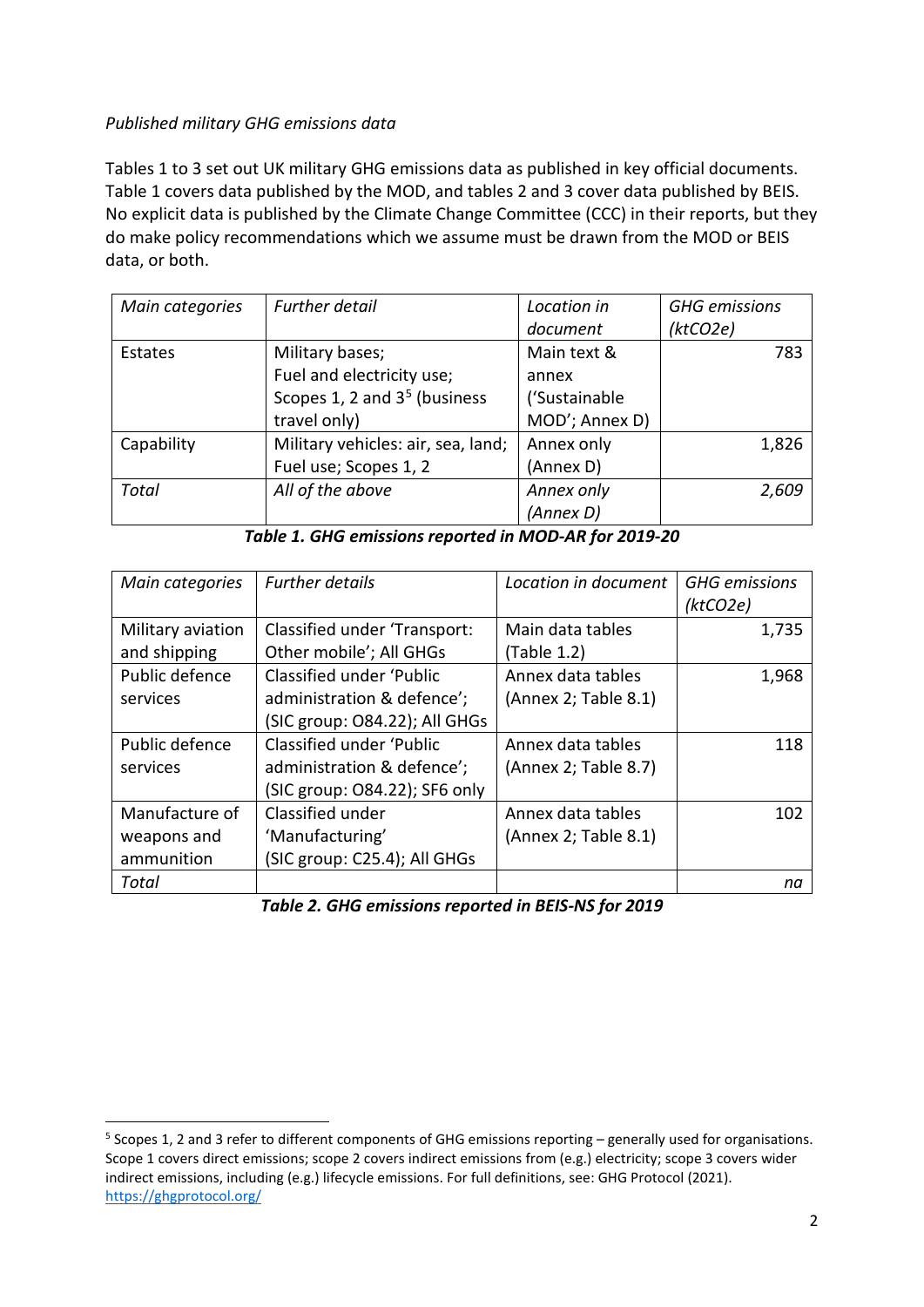| Main categories     | <b>Further details</b>         | Location in     | <b>GHG</b> emissions |
|---------------------|--------------------------------|-----------------|----------------------|
|                     |                                | document        | (ktCO2e)             |
| Other: stationary,  | Classified under 'Energy: Fuel | na              | Not specified        |
| including military  | combustion activities'         |                 |                      |
| (1A5a)              |                                |                 |                      |
| Other: mobile,      | Classified under 'Energy: Fuel | Annexes         | 1,735                |
| including military  | combustion activities'         | (Annex 2, p767) |                      |
| (1A5b)              |                                |                 |                      |
| Military            | Classified under 'SF6 and PFCs | unclear*        | 118                  |
| applications (2G2a) | from Other Product Use'        |                 |                      |
| Total               |                                |                 | na                   |

## *Table 3. GHG emissions reported in BEIS-UN for 2019*

\* The figure in this category was obtained from UNFCCC 'look-up' tables. [6](#page-2-0)

*Analysing published military GHG emissions data*

The most obvious item to note from inspecting tables 1 to 3 is the general lack of consistency, even taking into account the slightly different accounting periods – 2019-20 for table 1 and 2019 for tables 2 and 3. The following observations are of particular note:

- MOD-AR gives GHG emission figures for military bases (under 'Estates') while BEIS-NS and BEIS-UN do not.
- MOD-AR gives GHG emissions for all military vehicles (under 'Capability'), while BEIS-NS only gives figures for aviation and shipping. The corresponding figure in BEIS-UN is identical to that in BEIS-NS, indicating that it too only includes aviation and shipping, and not land transport.
- BEIS-NS and BEIS-UN provide some figures for SF6 emissions from military applications[7](#page-2-1) whereas MOD-AR does not. The figure in BEIS-UN is, however, especially difficult to locate.
- BEIS-NS provides some GHG figures for the military technology industry, but only the small fraction directly related to weapons production.
- The figure in BEIS-NS for 'Public defence services; all GHGs' appears to include military aviation, shipping and land vehicles, as well as SF6 sources. This conclusion is based on an estimate of the emissions for land vehicles derived using fuel use data in MOD-AR.
- The 'headline' or most prominent figures provided in MOD-AR, BEIS-NS and BEIS-UN only give a partial picture of total military GHG emissions, not even providing a complete estimate of scope 1 and 2 emissions.

In table 4, we attempt to combine the key figures from tables 1 to 3 into a consistent format to try to give a 'best estimate' of the total military GHG emissions for scopes 1 and 2. For 'stationary/ estates' we use the MOD-AR figure minus the scope 3 business travel component, as inclusion of the latter would be double-counting in this context.<sup>[8](#page-2-2)</sup> We also assume that the

<span id="page-2-0"></span><sup>6</sup> UN FCCC (2021). Greenhouse Gas Inventory Data - Detailed data by Party.

https://di.unfccc.int/detailed data by party (Search terms: United Kingdom; Base year, 1990 and last year; 2.G.2; Aggregate F-gases; ktCO2e)

<span id="page-2-1"></span> $7$  This is due to the military use of airborne radar.

<span id="page-2-2"></span><sup>&</sup>lt;sup>8</sup> Figures for Scope 3 business travel are not given in MOD-AR, so we use a figure of 40 tCO2e derived from earlier MOD data – see: SGR (2020). The environmental impacts of the UK military sector. <https://www.sgr.org.uk/publications/environmental-impacts-uk-military-sector>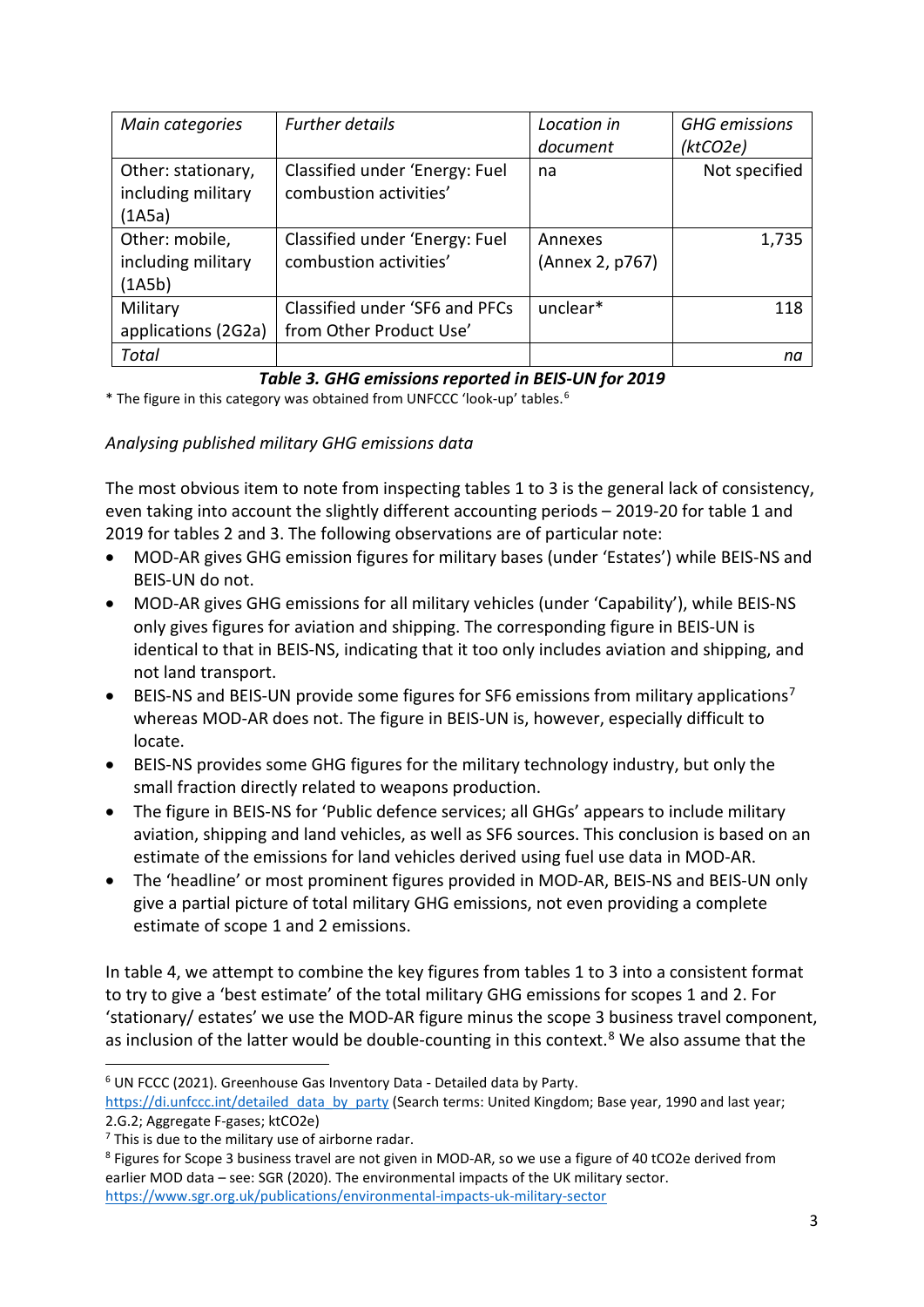energy consumption rates for 2019-20 are the same as for 2019. For 'mobile/ capability' we use the figure for 'public defence services' (all GHGs) from BEIS-NS.

| Main categories | <b>Further detail</b>              | <b>GHG</b> emissions |
|-----------------|------------------------------------|----------------------|
|                 |                                    | (ktCO2e)             |
| Stationary/     | Military bases;                    | 743                  |
| estates         | Fuel and electricity use           |                      |
| Mobile/         | Military vehicles: air, sea, land; | 1,968                |
| capability      | Fuel use & SF6 emissions           |                      |
| Total           |                                    | 2,711                |

*Table 4. SGR estimates of military GHG emissions (scopes 1 & 2) for 2019*

In table 5, we compare the total from table 4 with the other 'headline' figures used in the official documents for UK military GHG emissions in tables 1 to 3.

| Source                      | <b>Headline GHG emissions</b><br>(ktCO2e) | Percentage difference<br>from SGR estimate |
|-----------------------------|-------------------------------------------|--------------------------------------------|
| SGR estimate (from table 4) | 2.711                                     | na                                         |
| MOD-AR: main text           | 783                                       | $-71%$                                     |
| BEIS-NS: main data tables   | 1,735                                     | $-36%$                                     |
| BEIS-UN: annexes*           | 1,735                                     | $-36%$                                     |

*Table 5. Comparison of 'headline' estimates for military GHG emissions (scopes 1 & 2), 2019* \* No figures were provided in the main text of BEIS-UN

It is striking just how much lower the 'headline' official figures are from our best estimate, which itself is based on the official data. The figure in main text of the MOD's annual report is 71% lower, the figure in the main data tables of the BEIS national GHG statistics is 36% lower, and this latter figure is also the main one reported to the United Nations Framework Convention on Climate Change (UNFCCC). Only digging into technical annexes can we find more representative figures (also shown in tables 1 to 3), but the MOD's total ignores 'F' gas emissions, while the BEIS sources claim there are no robust figures for estates/ stationary emissions<sup>[9](#page-3-0)</sup> – this casting doubt on the reliability of those MOD figures. Indeed, in a previous report, SGR has pointed out how such figures could be significantly underestimated.[10](#page-3-1)

These we view as serious anomalies, and are liable to significantly weaken policy responses in this area.

Furthermore, while the total figure in table 4 is probably the best estimate for military GHG emissions we are likely to derive from the current official data, a number of other factors should be borne in mind:

• Lifecycle GHG emissions are not included and these could be considerable. For example, in a previous report.<sup>[11](#page-3-2)</sup> SGR estimated that total GHG emissions due to military spending

<span id="page-3-0"></span><sup>9</sup> See, for example: p.163 of UN FCCC (2021). *Op. cit.*

<span id="page-3-1"></span><sup>10</sup> SGR (2020). *Op. cit.*

<span id="page-3-2"></span><sup>11</sup> SGR (2020). *Op. cit.*